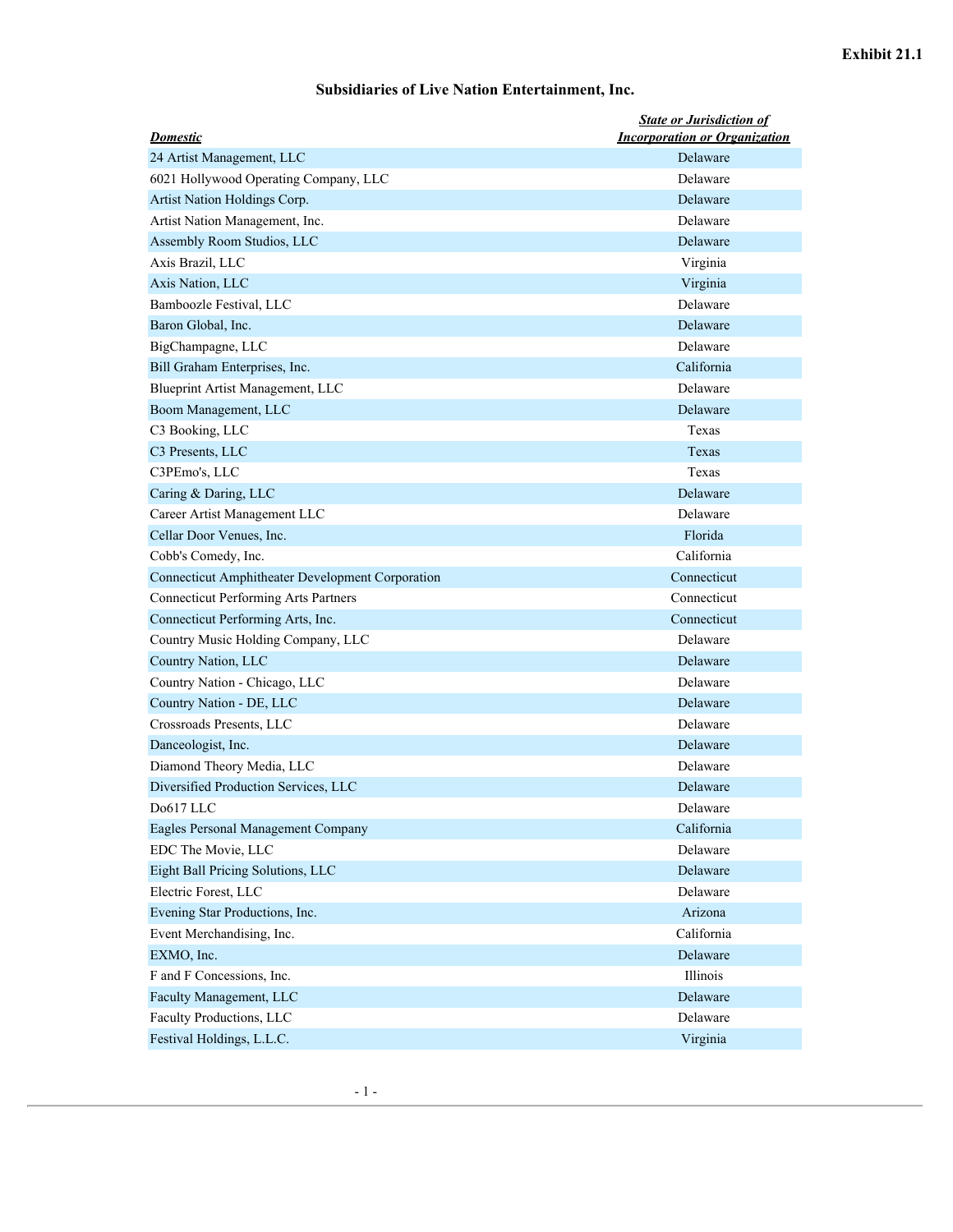| <b>Domestic</b>                              | <b>State or Jurisdiction of</b><br><b>Incorporation or Organization</b> |
|----------------------------------------------|-------------------------------------------------------------------------|
| FG AcquisitionCo, LLC                        | Delaware                                                                |
| <b>Fillmore Theatrical Services</b>          | California                                                              |
| FPSF Holdings, LLC                           | Delaware                                                                |
| Front Gate Holdings, LLC                     | Delaware                                                                |
| Front Gate Ticketing Solutions, LLC          | Delaware                                                                |
| G-Major Management LLC                       | Delaware                                                                |
| Gellman Management LLC                       | Delaware                                                                |
| Guyo Entertainment, Inc.                     | California                                                              |
| Hard Events LLC                              | California                                                              |
| HOB Ace of Spades Corp                       | Delaware                                                                |
| HOB Boardwalk, Inc.                          | Delaware                                                                |
| HOB Chicago, Inc.                            | Delaware                                                                |
| HOB Entertainment, LLC                       | Virginia                                                                |
| HOB Grand Rapids, LLC                        | Delaware                                                                |
| HOB Marina City Partners, L.P.               | Delaware                                                                |
| HOB Marina City, Inc.                        | Delaware                                                                |
| HOB Punch Line Penn Corp.                    | Delaware                                                                |
| HOB Punch Line S.F. Corp.                    | Delaware                                                                |
| Host VIP, LLC                                | Delaware                                                                |
| House of Blues Anaheim Restaurant Corp.      | Delaware                                                                |
| House of Blues Cleveland, LLC                | Delaware                                                                |
| House of Blues Concerts, Inc.                | California                                                              |
| House of Blues Dallas Restaurant Corp.       | Delaware                                                                |
| House of Blues Houston Restaurant Corp.      | Delaware                                                                |
| House of Blues Las Vegas Restaurant Corp.    | Delaware                                                                |
| House of Blues Los Angeles Restaurant Corp.  | Delaware                                                                |
| House of Blues Myrtle Beach Restaurant Corp. | Delaware                                                                |
| House of Blues New Orleans Restaurant Corp.  | Delaware                                                                |
| House of Blues Orlando Restaurant Corp.      | Delaware                                                                |
| House of Blues Restaurant Holding Corp.      | Delaware                                                                |
| House of Blues San Diego Restaurant Corp.    | Delaware                                                                |
| House of Blues San Diego, LLC                | Delaware                                                                |
| Hungry, Thirsty, Crazy, and Lucky, LLC       | Texas                                                                   |
| IAC Partner Marketing, Inc.                  | Delaware                                                                |
| Insomniac Holdings, LLC                      | Delaware                                                                |
| Insomniac Records, LLC                       | Delaware                                                                |
| Laffitte Management Group LLC                | Delaware                                                                |
| Lansdowne Boston Restaurant, LLC             | Delaware                                                                |
| Live Nation - Haymon Ventures, LLC           |                                                                         |
|                                              | Delaware                                                                |
| Live Nation Bogart, LLC                      | Delaware                                                                |
| Live Nation Chicago, Inc.                    | Delaware                                                                |
| Live Nation Concerts, Inc.                   | Delaware                                                                |
| Live Nation LGTours (USA), LLC               | Delaware                                                                |
| Live Nation Marketing, Inc.                  | Delaware                                                                |
| Live Nation Merchandise, Inc.                | Delaware                                                                |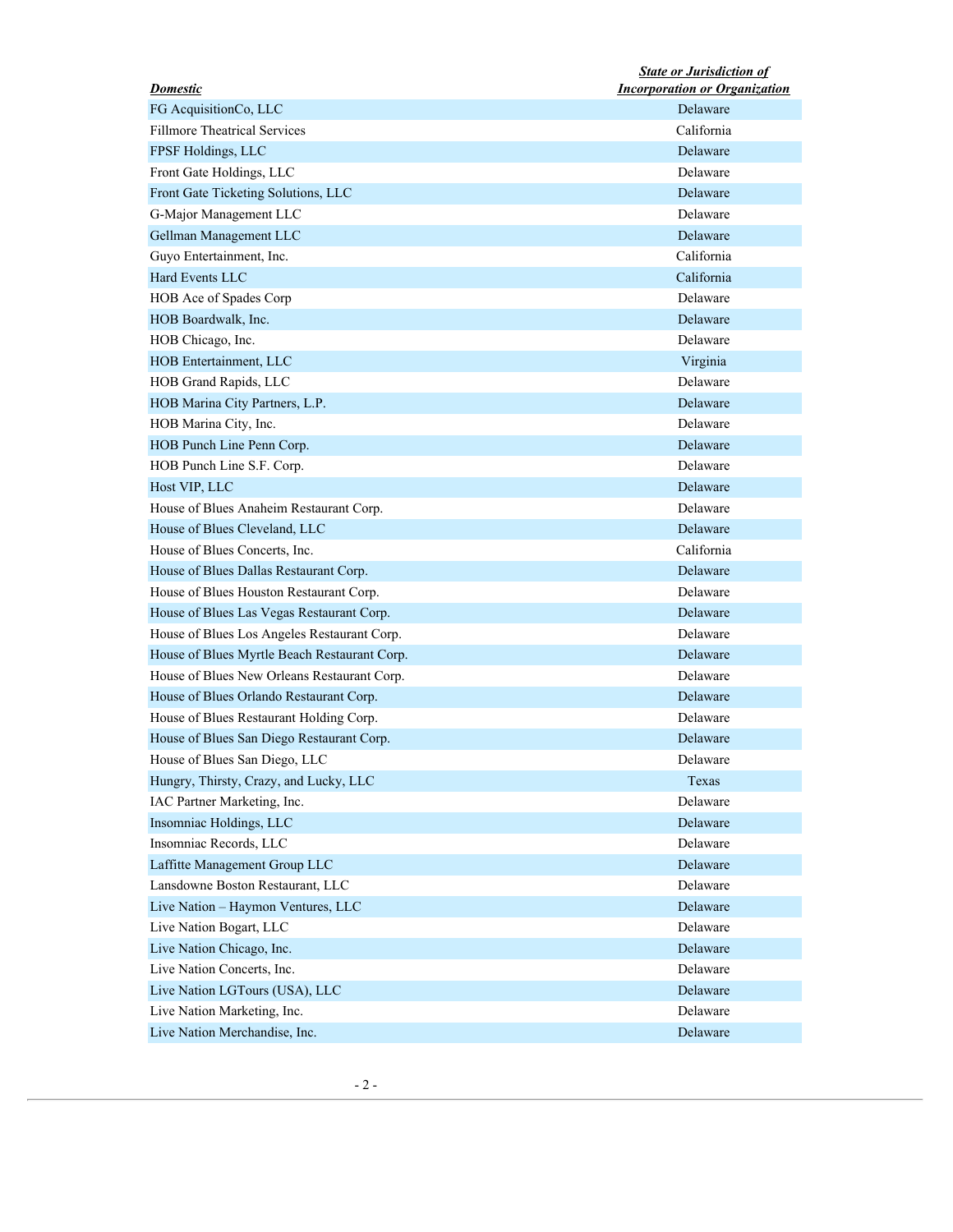| <b>Domestic</b>                                     | <b>State or Jurisdiction of</b><br><b>Incorporation or Organization</b> |
|-----------------------------------------------------|-------------------------------------------------------------------------|
| Live Nation Mid-Atlantic, Inc.                      | Pennsylvania                                                            |
| Live Nation MTours (USA), Inc.                      | Delaware                                                                |
| Live Nation Paradise, LLC                           | Delaware                                                                |
| Live Nation Studios, LLC                            | Delaware                                                                |
| Live Nation Ticketing, LLC                          | Delaware                                                                |
| Live Nation Touring (USA), Inc.                     | Delaware                                                                |
| Live Nation UshTours (USA), LLC                     | Delaware                                                                |
| Live Nation UTours (USA), Inc.                      | Delaware                                                                |
| Live Nation Ventures, Inc.                          | Delaware                                                                |
| Live Nation Worldwide, Inc.                         | Delaware                                                                |
| LN Acquisition Holdco LLC                           | Delaware                                                                |
| LN-HS Concerts, LLC                                 | Delaware                                                                |
| Lollapalooza, LLC                                   | Delaware                                                                |
| Marcy Musik LLC                                     | New York                                                                |
| MBA Artist Management Company, LLC                  | Delaware                                                                |
| MIA Festival Holdings, LLC                          | Delaware                                                                |
| Michigan Licenses, LLC                              | Delaware                                                                |
| Mick Artists Management LLC                         | Delaware                                                                |
| Microflex 2001 LLC                                  | Delaware                                                                |
| MobHill, LLC                                        | Texas                                                                   |
| New Era Farms, LLC                                  | Virginia                                                                |
| New Era Farms II, LLC                               | Virginia                                                                |
| New York Theater, LLC                               | Delaware                                                                |
| NOC, Inc.                                           | Connecticut                                                             |
| Philymack Management, LLC                           | Delaware                                                                |
| Philymack Productions, LLC                          | Delaware                                                                |
| Premium Inventory, Inc.                             | Delaware                                                                |
| Production Staffing Group, LLC                      | Delaware                                                                |
| ReignDeer Entertainment Corp                        | California                                                              |
|                                                     | Delaware                                                                |
| ReignDeer Investments, LLC<br><b>ROC Nation LLC</b> | Delaware                                                                |
|                                                     |                                                                         |
| Roc Nation Management, LLC                          | Delaware                                                                |
| Roc Nation Publishing, LLC                          | Delaware                                                                |
| Roc Nation Records, LLC                             | Delaware                                                                |
| Roc Nation Sports, LLC                              | Delaware                                                                |
| Roc Nation Sports - Roc Nation Boxing, LLC          | Delaware                                                                |
| Scheme Engine, LLC                                  | Delaware                                                                |
| Scream Nation, LLC                                  | Delaware                                                                |
| SFX Financial Advisory Management Enterprises, Inc. | Delaware                                                                |
| Shaky Boots Fest LLC                                | Georgia                                                                 |
| Shaky Festivals Holdings, LLC                       | Delaware                                                                |
| Shaky Knees Fest LLC                                | Georgia                                                                 |
| Shoreline Amphitheatre, Ltd.                        | California                                                              |
| SME Entertainment Group LLC                         | Delaware                                                                |
| Spalding Entertainment, LLC                         | Tennessee                                                               |
| Star Hill Presents Kansas, LLC                      | Virginia                                                                |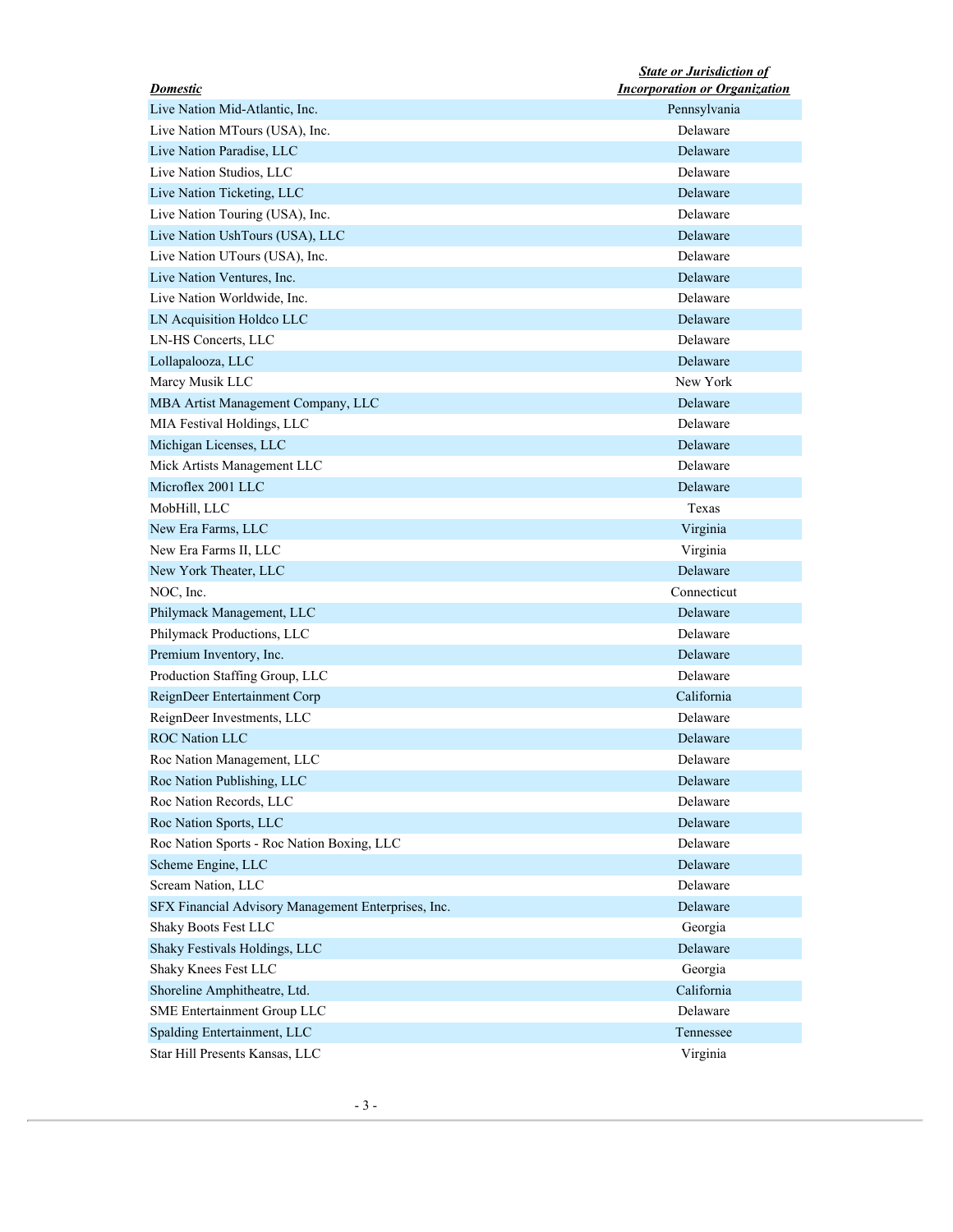| <b>Domestic</b>                             | <b>State or Jurisdiction of</b><br><b>Incorporation or Organization</b> |
|---------------------------------------------|-------------------------------------------------------------------------|
| StarRoc LLC                                 | Delaware                                                                |
| The V.I.P. Tour Company                     | Delaware                                                                |
| Three Six Zero Group, Inc.                  | California                                                              |
| Ticketmaster Advance Tickets, L.L.C.        | Colorado                                                                |
| Ticketmaster China Ventures, L.L.C.         | Delaware                                                                |
| Ticketmaster EDCS LLC                       | Delaware                                                                |
| Ticketmaster L.L.C.                         | Virginia                                                                |
| Ticketmaster New Ventures Holdings, Inc.    | Delaware                                                                |
|                                             | Delaware                                                                |
| Ticketmaster Pacific Acquisitions, Inc.     |                                                                         |
| Ticketmaster-Indiana, L.L.C.                | Delaware                                                                |
| TicketsNow.com, Inc.                        | Illinois                                                                |
| Ticketstoday, LLC                           | Virginia                                                                |
| Ticketweb, LLC                              | Delaware                                                                |
| TM Vista Inc.                               | Virginia                                                                |
| TNA Tour II (USA) Inc.                      | Delaware                                                                |
| TNOW Entertainment Group, Inc.              | Illinois                                                                |
| TOMG, LLC                                   | Delaware                                                                |
| TSZ Entertainment, LLC                      | California                                                              |
| Two Toasters, LLC                           | North Carolina                                                          |
| Universe Collaborative Lifestyle, Inc.      | Delaware                                                                |
| Vector I, Inc.                              | Tennessee                                                               |
| Vector Management LLC                       | Delaware                                                                |
| Vector West LLC                             | Delaware                                                                |
| Voodoo Music Experience, LLC                | Louisiana                                                               |
| Wiltern Renaissance LLC                     | Delaware                                                                |
| Yourtrove, Inc.                             | Delaware                                                                |
| <b>International</b>                        |                                                                         |
| B.D.O. Presents Pty Ltd                     | Australia                                                               |
| Live Nation Australasia Pty Ltd             | Australia                                                               |
| Live Nation Holdings Australasia Pty Ltd    | Australia                                                               |
| LN Oldco Pty Ltd                            | Australia                                                               |
| Mixitup Australia Pty Ltd                   | Australia                                                               |
|                                             | Australia                                                               |
| Show Tickets Australia Pty Ltd              |                                                                         |
| T Shirt Printers Pty Limited                | Australia                                                               |
| Ticketmaster Australasia Pty Ltd            | Australia                                                               |
| TSP Merchandising Pty Ltd                   | Australia                                                               |
| Live Nation Austria GmbH                    | Austria                                                                 |
| GMM Festival bvba                           | Belgium                                                                 |
| Live Nation Belgium Holdings bvba           | Belgium                                                                 |
| Live Nation byba                            | Belgium                                                                 |
| Live Nation Festivals N.V.                  | Belgium                                                                 |
| Ticketmaster Belgium N.V.                   | Belgium                                                                 |
| Live Nation Brasil Entretenimento Ltda.     | <b>Brazil</b>                                                           |
| Front Gate Ticketing Solutions Canada, Ltd. | Canada                                                                  |
| Live Nation Canada, Inc.                    | Canada                                                                  |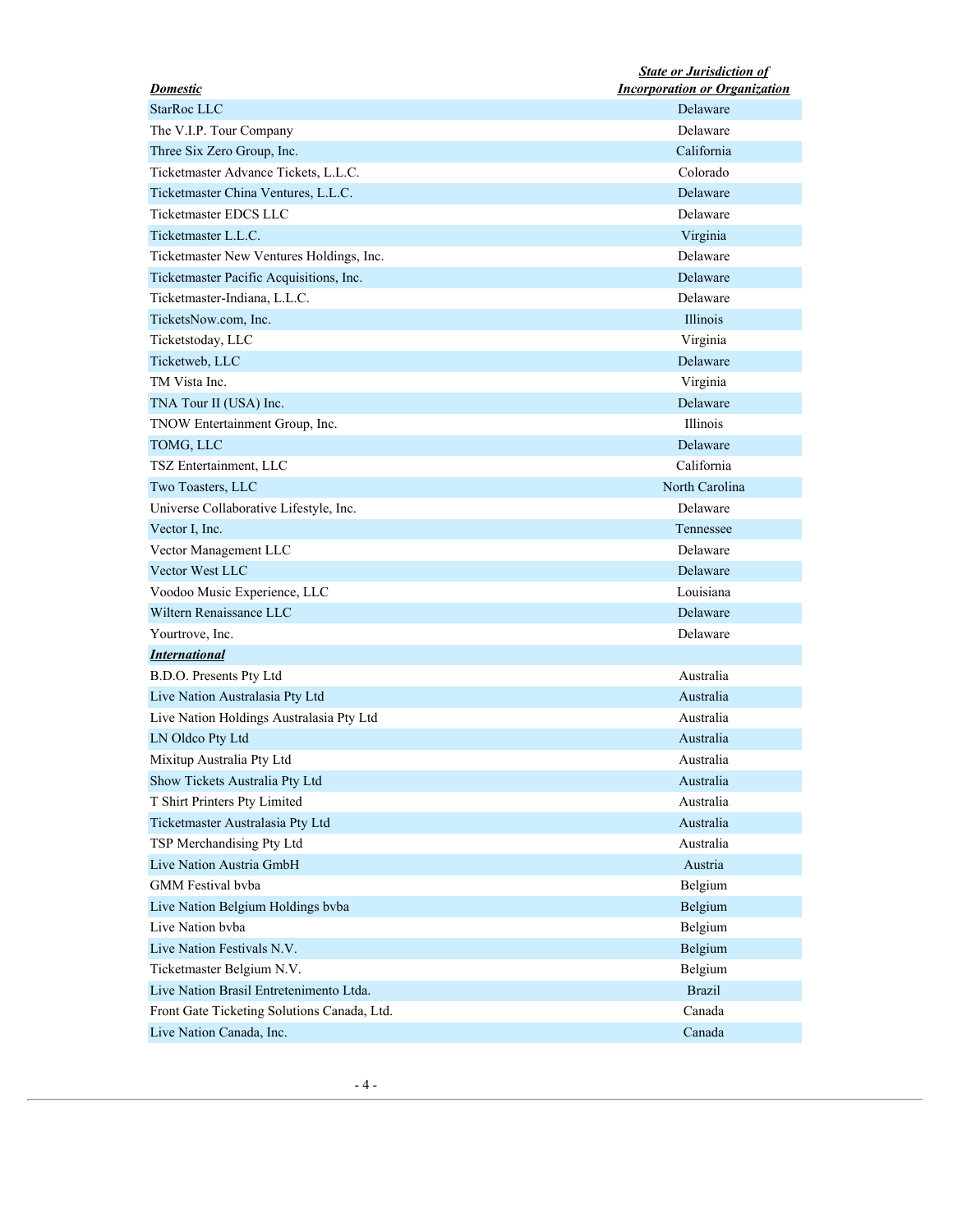| <i><b>International</b></i>                                    | <b>State or Jurisdiction of</b><br><b>Incorporation or Organization</b> |
|----------------------------------------------------------------|-------------------------------------------------------------------------|
| Live Nation Ontario Concerts GP, Inc.                          | Canada                                                                  |
| Live Nation Ontario Concerts, L.P.                             | Canada                                                                  |
| Live Nation Touring (Canada), Inc.                             | Canada                                                                  |
| Reseau Admission ULC                                           | Canada                                                                  |
| Ticketmaster Canada LP                                         | Canada                                                                  |
| Ticketmaster Canada ULC                                        | Canada                                                                  |
| Ticketmaster Canada Holdings ULC                               | Canada                                                                  |
| Universe Collaborative Lifestyle Inc.                          | Canada                                                                  |
| Ticketmaster Cayman Finance Company Ltd.                       | Cayman Islands                                                          |
| Ticketmaster Middle East Limited                               | Cayman Islands                                                          |
| Live Nation Chile SpA                                          | Chile                                                                   |
| Beijing Gehua Live Nation Entertainment and Sports Company Ltd | China                                                                   |
| Live Nation Czech Republic Sro                                 | Czech Republic                                                          |
| <b>BILLETnet A/S</b>                                           | Denmark                                                                 |
| Danish Venue Enterprise A/S                                    | Denmark                                                                 |
| Live Nation Denmark Aps                                        | Denmark                                                                 |
| Live Nation Denmark Management Holding Aps                     | Denmark                                                                 |
| Academy Music Fund Limited                                     | England & Wales                                                         |
| Academy Music Group Limited                                    | England & Wales                                                         |
| Academy Music Holdings Ltd                                     | England & Wales                                                         |
| <b>ANDpress Limited</b>                                        | England & Wales                                                         |
| Angel Festivals Limited                                        | England & Wales                                                         |
| Angel Venues Limited                                           | England & Wales                                                         |
| ANM2 Limited                                                   | England & Wales                                                         |
|                                                                |                                                                         |
| Apollo Leisure Group Limited<br>Arena Island Limited           | England & Wales                                                         |
|                                                                | England & Wales                                                         |
| Artist Nation Management Limited                               | England & Wales                                                         |
| Big Chill Republic Limited                                     | England & Wales                                                         |
| C I (Events) Limited                                           | England & Wales                                                         |
| Cream Events Limited                                           | England & Wales                                                         |
| Cream Holdings Limited                                         | England & Wales                                                         |
| Cream Liverpool Limited                                        | England & Wales                                                         |
| De-lux Merchandise Company Limited                             | England & Wales                                                         |
| <b>Electricland Limited</b>                                    | England & Wales                                                         |
| FC 1031 Limited                                                | England & Wales                                                         |
| Festival Republic Limited                                      | England & Wales                                                         |
| Finlaw 279 Limited                                             | England & Wales                                                         |
| Full Circle Live Limited                                       | England & Wales                                                         |
| Gafrus Limited                                                 | England & Wales                                                         |
| GetMeIn! Ltd                                                   | England & Wales                                                         |
| Globalgathering Group Limited                                  | England & Wales                                                         |
| <b>HNOE Limited</b>                                            | England & Wales                                                         |
| Juno Newco Limited                                             | England & Wales                                                         |
| Live Connection Music Limited                                  | England & Wales                                                         |
| Live Nation (Music) UK Limited                                 | England & Wales                                                         |
| Live Nation (Theatrical) UK Limited                            | England & Wales                                                         |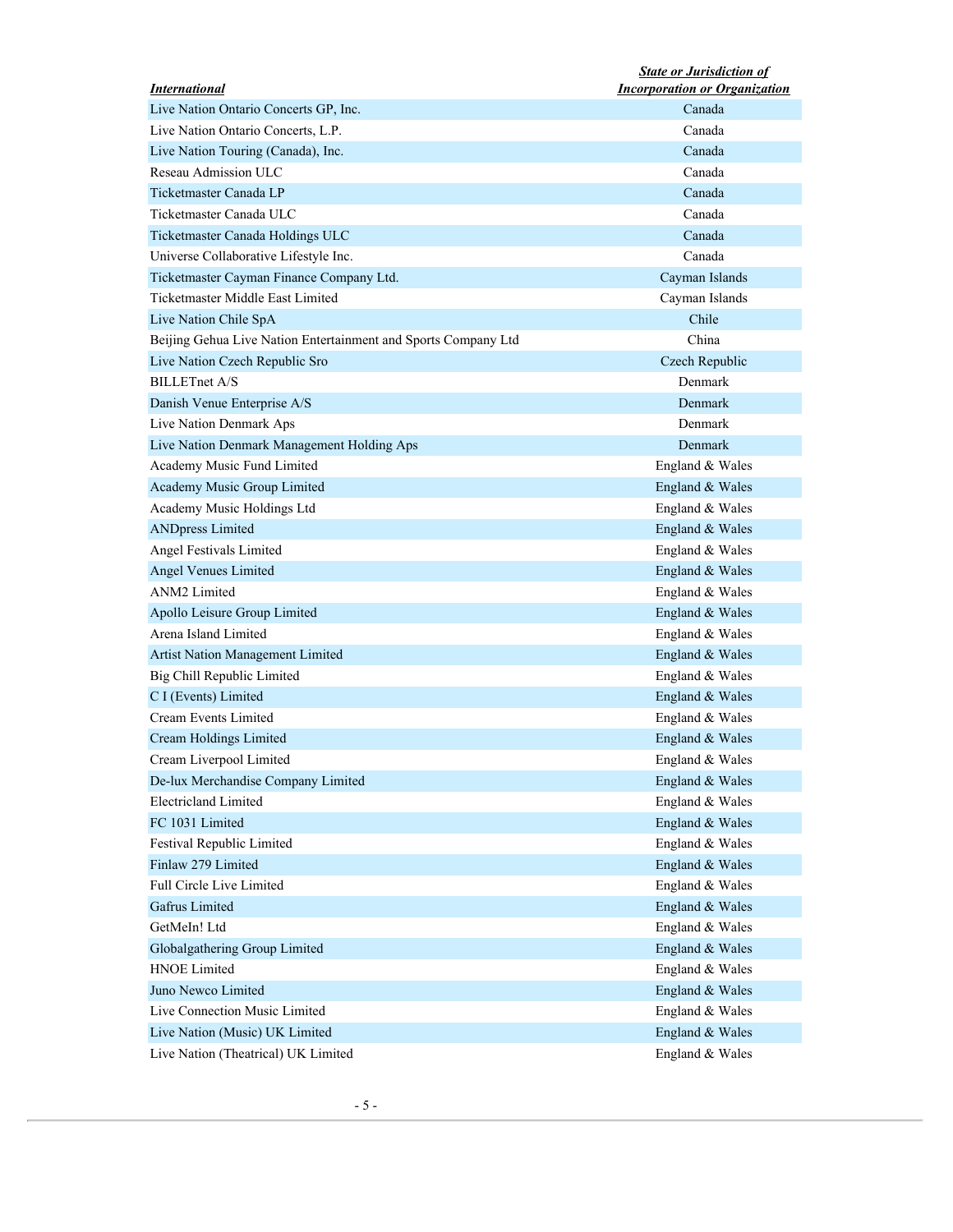|                                          | <b>State or Jurisdiction of</b>      |
|------------------------------------------|--------------------------------------|
| <b>International</b>                     | <b>Incorporation or Organization</b> |
| Live Nation Limited                      | England & Wales                      |
| Live Nation Merchandise Limited          | England & Wales                      |
| LN-Gaiety Holdings Limited               | England & Wales                      |
| Lollibop Festival Limited                | England & Wales                      |
| Lovebox Festivals Limited                | England & Wales                      |
| MAMA & Company Limited                   | England & Wales                      |
| MAMA & Company Services Limited          | England & Wales                      |
| MAMA Brand Partnership Limited           | England & Wales                      |
| <b>MAMA Festivals Limited</b>            | England & Wales                      |
| <b>MAMA New Music Limited</b>            | England & Wales                      |
| <b>MAMA New Music Two Limited</b>        | England & Wales                      |
| Maztec Limited                           | England & Wales                      |
| Maztecrose Holdings Limited              | England & Wales                      |
| Mean Fiddler Group Limited               | England & Wales                      |
| Midland Concert Promotions Group Limited | England & Wales                      |
| Plan B Management Limited                | England & Wales                      |
| <b>Pollination Music Limited</b>         | England & Wales                      |
| Quest Management (UK) Limited            | England & Wales                      |
| Quietus Management Limited               | England & Wales                      |
| Reading Festival Limited                 | England & Wales                      |
| Roc Nation UK limited                    | England & Wales                      |
| Roctronix Limited                        | England & Wales                      |
| Roseclaim Limited                        | England & Wales                      |
| Seatwave Limited                         | England & Wales                      |
| Showsec International Limited            |                                      |
| Sotto Voce Limited                       | England & Wales                      |
|                                          | England & Wales                      |
| Sotto Voce Music Publishing Limited      | England & Wales                      |
| the 17 Limited                           | England & Wales                      |
| Three Six Zero Grp Limited               | England & Wales                      |
| Three Six Zero Music Publishing Limited  | England & Wales                      |
| Ticket Web (UK) Limited                  | England & Wales                      |
| Ticketflask Limited                      | England & Wales                      |
| Ticketmaster Europe Holdco Limited       | England & Wales                      |
| Ticketmaster UK Limited                  | England & Wales                      |
| Timbre Digital Limited                   | England & Wales                      |
| TM Number One Limited                    | England & Wales                      |
| <b>TSZMP ASCAP Limited</b>               | England & Wales                      |
| TSZMP BMI Limited                        | England & Wales                      |
| Wilderness Ventures Limited              | England & Wales                      |
| Live Nation Baltics OU                   | Estonia                              |
| Live Nation Estonia OU                   | Estonia                              |
| Events Club Oy                           | Finland                              |
| Full Production Oy                       | Finland                              |
| Lippupalvelu Oy                          | Finland                              |
|                                          | Finland                              |
| Live Nation Finland Oy                   |                                      |
| Live Lab                                 | France                               |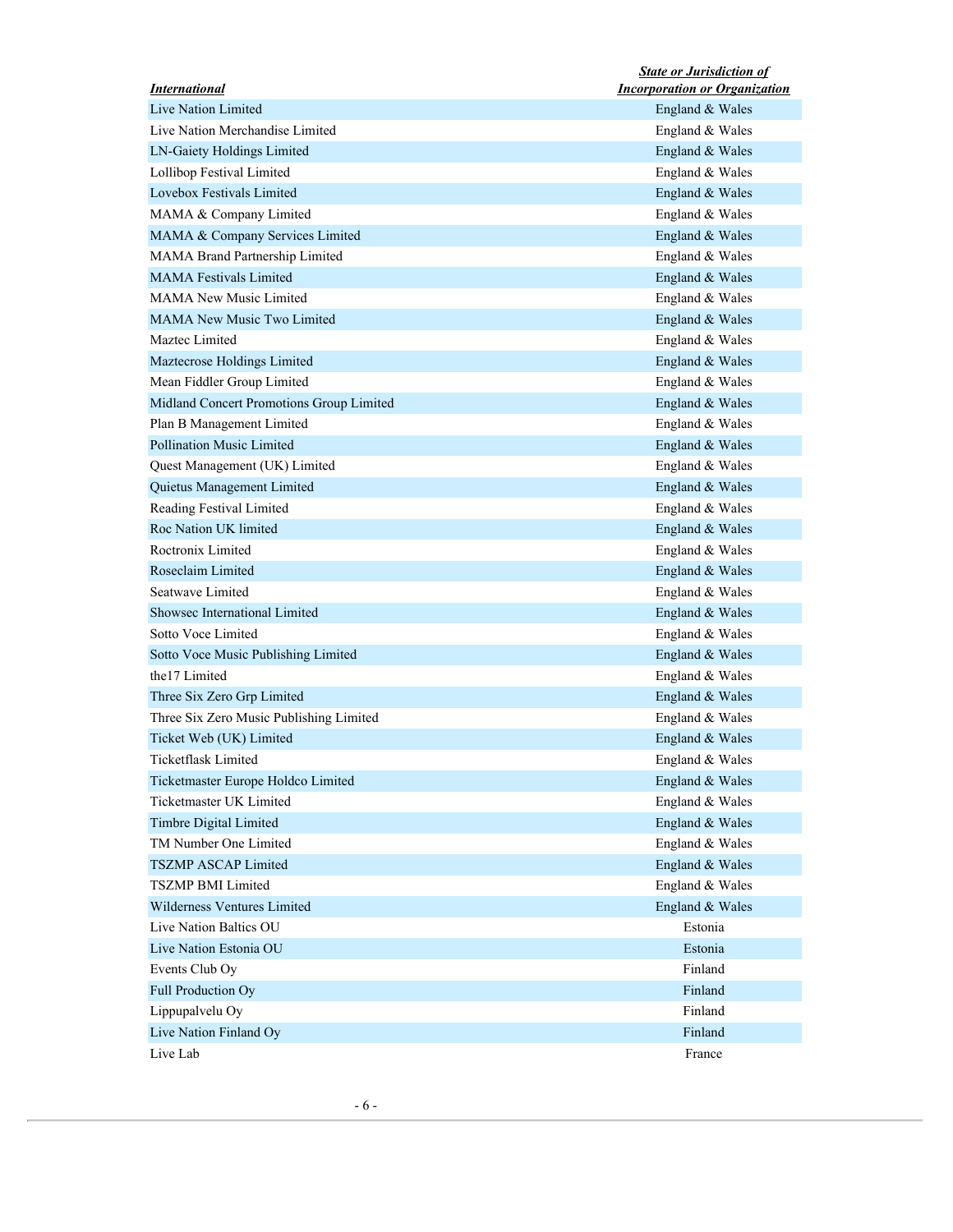| <b>International</b>                                 | <b>State or Jurisdiction of</b><br><b>Incorporation or Organization</b> |
|------------------------------------------------------|-------------------------------------------------------------------------|
| Live Nation France                                   | France                                                                  |
| Live Nation France Festivals                         | France                                                                  |
| Live Nation SAS                                      | France                                                                  |
| <b>LNE France Holdings SAS</b>                       | France                                                                  |
| Ticketnet                                            | France                                                                  |
| Berlin Festival Gmbh & Co. KG                        | Germany                                                                 |
| BF Berlin Festival Verwaltungs-GmbH                  | Germany                                                                 |
| Live Nation Germany Oldco GmbH                       | Germany                                                                 |
| Live Nation GmbH                                     | Germany                                                                 |
| Lollapalooza GmbH                                    | Germany                                                                 |
| Seatwave Deutschland GmbH                            | Germany                                                                 |
| Ticketmaster Deutschland Holding GmbH                | Germany                                                                 |
| <b>Ticketmaster GmbH</b>                             |                                                                         |
|                                                      | Germany                                                                 |
| Live Nation (HK) Limited                             | Hong Kong                                                               |
| Live Nation Marketing Partnerships Asia Limited      | Hong Kong                                                               |
| Ticketmaster Entertainment China Holding Co. Limited | Hong Kong                                                               |
| Live Nation Central & Eastern Europe Kft             | Hungary                                                                 |
| <b>PT Live Nation Indonesia</b>                      | Indonesia                                                               |
| Amphitheatre Ireland Limited                         | Ireland                                                                 |
| <b>EP Festivals Limited</b>                          | Ireland                                                                 |
| EP Republic Limited                                  | Ireland                                                                 |
| Festival Republic Dublin Limited                     | Ireland                                                                 |
| Live Nation Ireland Holdings Limited                 | Ireland                                                                 |
| Live Nation Ireland Limited                          | Ireland                                                                 |
| <b>Point Presentations Limited</b>                   | Ireland                                                                 |
| Principle Management Limited                         | Ireland                                                                 |
| The Ticket Shop                                      | Ireland                                                                 |
| Ticketline                                           | Ireland                                                                 |
| Ticket Shop Holdings (IOM)                           | Isle of Man                                                             |
| Ticket Shop One (IOM) Limited                        | Isle of Man                                                             |
| Ticket Shop Two (IOM) Limited                        | Isle of Man                                                             |
| Get Live 2 Srl                                       | Italy                                                                   |
| Live Nation 2 Srl                                    | Italy                                                                   |
| Live Nation Italia Srl                               | Italy                                                                   |
| Parcolimpico Srl                                     | Italy                                                                   |
| Live Nation Japan GK                                 | Japan                                                                   |
| <b>UAB</b> Live Nation Lietuva                       | Lithuania                                                               |
| Live Nation Luxembourg Holdco 1 S. à.r.l.            | Luxembourg                                                              |
|                                                      |                                                                         |
| Live Nation Luxembourg Holdco 2 S. à.r.l.            | Luxembourg                                                              |
| Ticketmaster New Ventures S. de R.I. de C.V.         | Mexico                                                                  |
| Amsterdam Music Dome Exploitatie BV                  | Netherlands                                                             |
| Holland Event Marketing B.V.                         | Netherlands                                                             |
| Live Nation Europe Holdings B.V.                     | Netherlands                                                             |
| Live Nation International Holdings B.V.              | Netherlands                                                             |
| Live Nation Netherlands Holdings B.V.                | Netherlands                                                             |
| Live Nation Venues (Netherlands) B.V.                | Netherlands                                                             |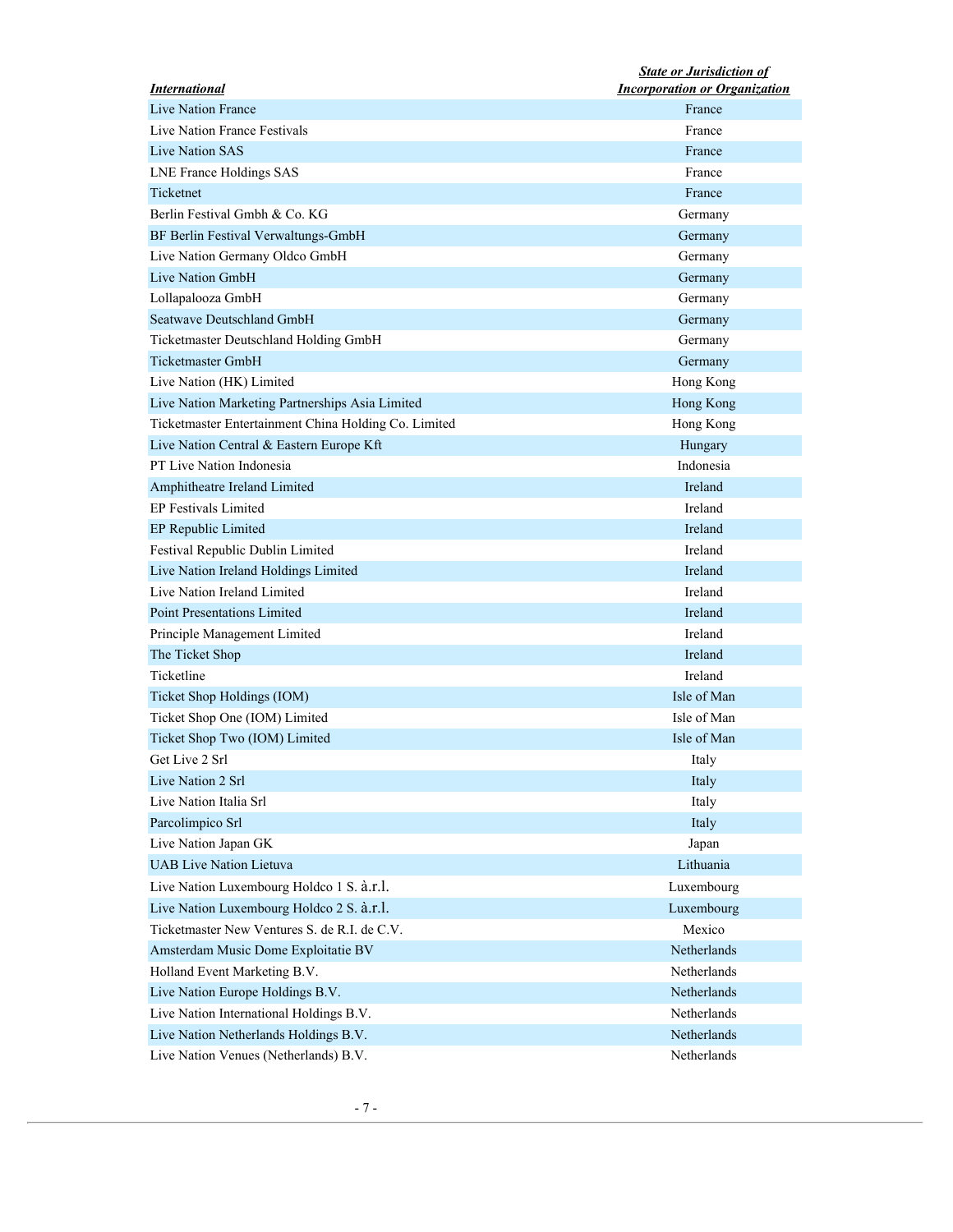|                                                            | <b>State or Jurisdiction of</b>      |
|------------------------------------------------------------|--------------------------------------|
| <i><b>International</b></i>                                | <b>Incorporation or Organization</b> |
| LYV B.V.                                                   | Netherlands                          |
| Mojo Concerts B.V.                                         | Netherlands                          |
| Mojo Works B.V.                                            | Netherlands                          |
| MVA Partnership C.V.                                       | Netherlands                          |
| Noctua B.V.                                                | Netherlands                          |
| Seatwave Nederland B.V.                                    | Netherlands                          |
| Security Company Security B.V.                             | Netherlands                          |
| Straight International Security B.V.                       | Netherlands                          |
| The Event Support Company B.V.                             | Netherlands                          |
| The Security Company Utrecht Holland Holding B.V.          | Netherlands                          |
| Ticketmaster B.V.                                          | Netherlands                          |
| Evenz Limited                                              | New Zealand                          |
| Live Nation NZ Limited                                     | New Zealand                          |
| NZ Venue and Event Management Limited                      | New Zealand                          |
| <b>Ticketmaster NZ Limited</b>                             | New Zealand                          |
| <b>QPAM</b> Limited                                        | New Zealand                          |
| Ticket Shop (NI) Limited                                   | Northern Ireland                     |
| <b>Billettservice AS</b>                                   | Norway                               |
| Event og Media AS                                          | Norway                               |
| Hove Republic AS                                           | Norway                               |
| Live Nation Norway AS                                      | Norway                               |
| TimeOut Agency & Concerts AS                               | Norway                               |
|                                                            | Poland                               |
| Concert Supplies Sp. z o.o.                                | Poland                               |
| Live Nation Sp. z.o.o.                                     | Poland                               |
| Music Marketing Sp. z.o.o.                                 |                                      |
| Ticketmaster Poland Sp. z.o.o.                             | Poland                               |
| Live Nation Muzika LLC                                     | Russia                               |
| ABC3 Limited                                               | Scotland                             |
| Bar None Management Limited                                | Scotland                             |
| D.F. Concerts Limited                                      | Scotland                             |
| King Tut's Recordings Limited                              | Scotland                             |
| <b>Tecjet Limited</b>                                      | Scotland                             |
| Live Nation Business Consulting (Shanghai) Company Limited | Shanghai, China                      |
| Live Nation (Singapore) Pte Ltd                            | Singapore                            |
| Live Nation Korea Corporation                              | South Korea                          |
| Compania Editora de Talentos Internacionales S.A.          | Spain                                |
| Live Nation Espana S.A.U.                                  | Spain                                |
| Mean Fiddler Spain S.L.                                    | Spain                                |
| Mediterranea Concerts SL                                   | Spain                                |
| Seatwave Espana S.L.                                       | Spain                                |
| Ticketmaster Iberica SLU                                   | Spain                                |
| Ticketmaster Spain SAU                                     | Spain                                |
| Artist och underhallningsservice i Sverige AB              | Sweden                               |
|                                                            | Sweden                               |
| Live Nation Holding Nordic AB                              |                                      |
| Live Nation Nordic AB                                      | Sweden                               |
| Live Nation Sweden AB                                      | Sweden                               |